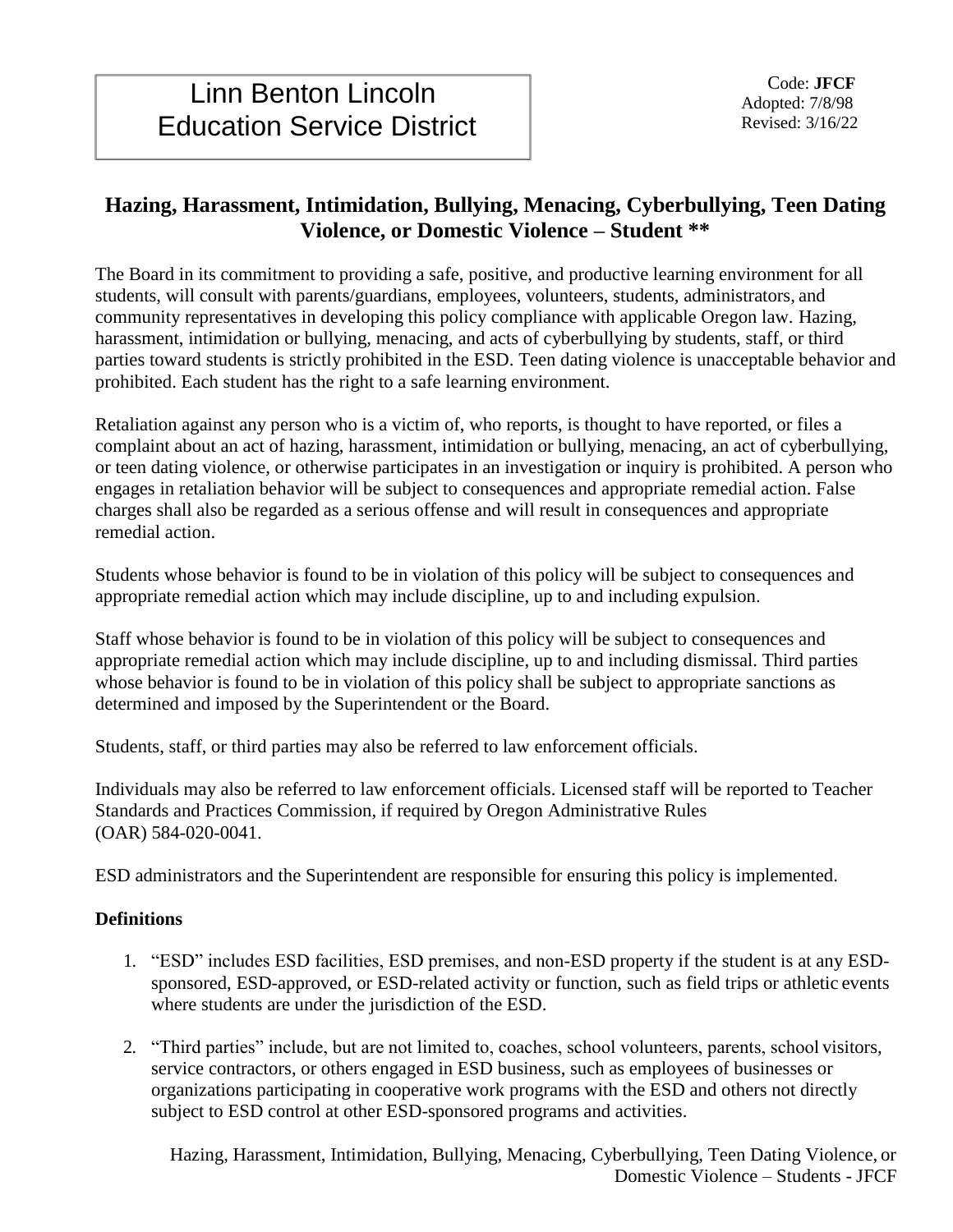- 3. "Hazing" includes, but is not limited to, any act that recklessly or intentionally endangers the mental health, physical health or safety of a student for the purpose of initiation or as a condition or precondition of attaining membership in, or affiliation with, any ESD-sponsored/activity or grade level attainment (i.e., personal servitude, sexual stimulation/sexual assault, forced consumption of any drink, alcoholic beverage, drug or controlled substance, forced exposure to the elements, forced prolonged exclusion from social contact, sleep deprivation or any other forced activity that could adversely affect the mental or physical health or safety of a student); requires, encourages, authorizes or permits another to be subject to wearing or carrying any obscene or physically burdensome article; or assignment of pranks to be performed or other such activities intended to degrade or humiliate. It is not a defense against hazing that the student subjected to hazing consented to or appeared to consent to the behavior.
- 4. "Harassment, intimidation or bullying" means any act that substantially interferes with a student's educational benefits, opportunities or performance, that takes place on or immediately adjacent to ESD grounds, at any ESD-sponsored activity, on ESD-provided transportation, or at any official ESD bus stop, having the effect of:
	- a) Physically harming a student or damaging a student's property;
	- b) Knowingly placing a student in reasonable fear of physical harm to the student or damage to the student's property; or
	- c) Creating a hostile educational environment including interfering with the psychological well-being of the student.
- 5. "Protected class" means a group of persons distinguished, or perceived to be distinguished, by race, color, religion, sex, sexual orientation, gender identity, national origin, marital status, familial status source of income, or disability.
- 6. "Teen dating violence" means:
	- a) A pattern of behavior in which a person uses or threatens to use physical, mental, or emotional abuse to control another person who is in a dating relationship with the person, where one or both persons are 13 to 19 years of age; or
	- b) Behavior by which a person uses or threatens to use sexual violence against another person who is in a dating relationship with the person, where one or both persons are 13 to 19 years of age.
- 7. "Domestic violence" means abuse between family and/or household members, as those terms are described in ORS 107.705.
- 8. "Cyberbullying" means the use of any electronic communication device to harass, intimidate, or bully.
- 9. "Retaliation" means any acts of, including but not limited to, hazing, harassment, intimidation or bullying, menacing, or acts of cyberbullying toward the victim, a person in response to an actual or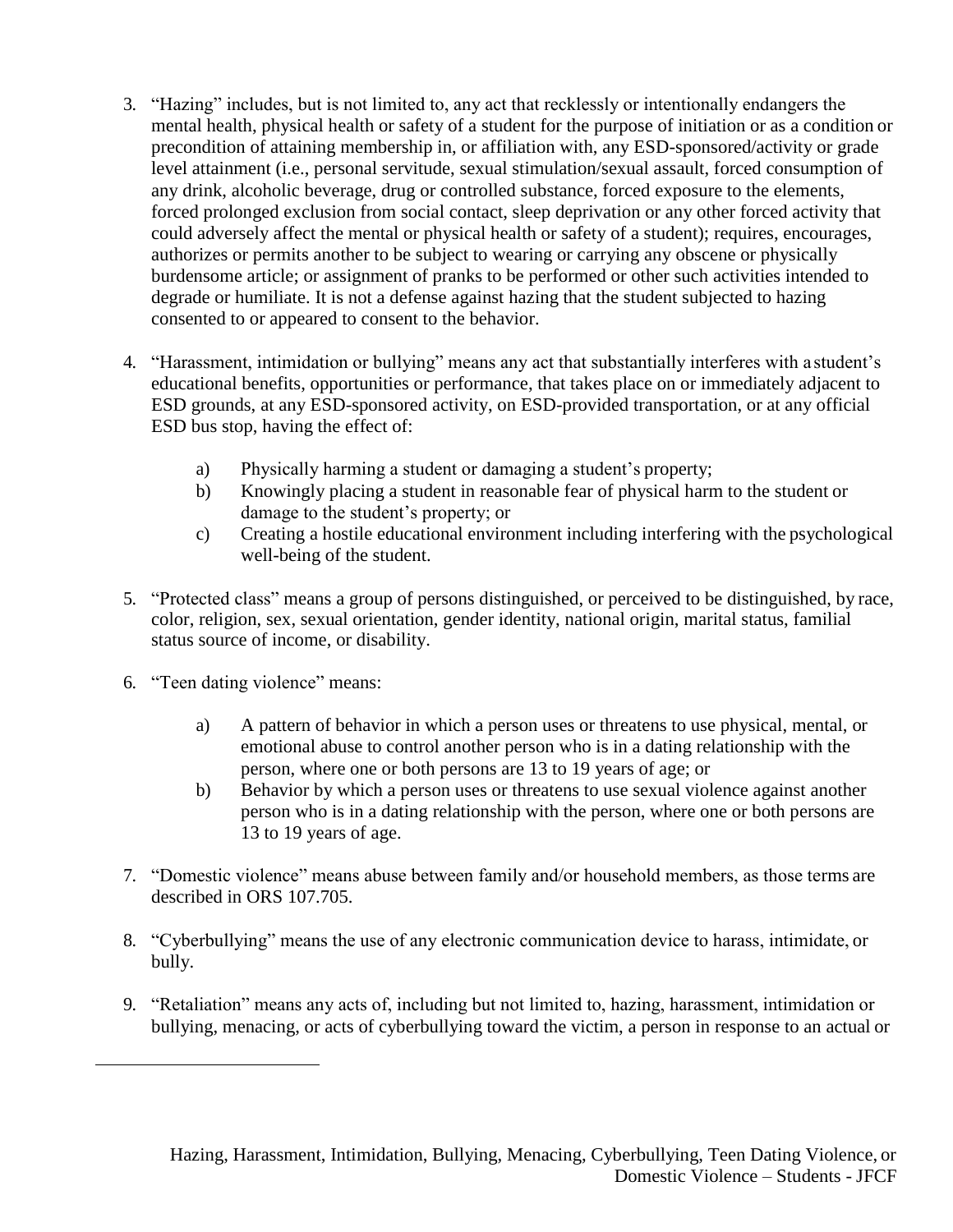apparent reporting of, or participation in the investigation of, hazing, harassment, intimidation or bullying, menacing, acts of cyberbullying, teen dating violence, or retaliation.

10. "Menacing" includes any act intended to place an ESD employee, student, or third party in fear of imminent serious physical injury.

## **Reporting**

ESD administrators or the Superintendent will take reports and conduct a prompt investigation of any reported acts of hazing, harassment, intimidation or bullying, menacing, cyberbullying, or teen dating violence. Any employee who has knowledge of conduct in violation of this policy shall immediately report concerns to the program administrator who has overall responsibility for all investigations. Any employee who has knowledge of incidents of teen dating violence that took place on ESD property, at an ESD-sponsored activity, or in a vehicle used for ESD-provided transportation shall immediately report the incident to an ESD administrator or the Superintendent. Failure of an employee to report an act of hazing, harassment, intimidation or bullying, menacing, cyberbullying, or teen dating violence to an ESD administrator or the Superintendent may be subject to remedial action, up to and including dismissal. Remedial action may not be based solely on an anonymous report.

Any student who has knowledge of conduct in violation of this policy or feels they have been subjected to an act of hazing, harassment, intimidation or bullying, menacing, or cyberbullying or feels they have been a victim of teen dating violence in violation of this policy, is encouraged to immediately report concerns to an ESD administrator or Superintendent who have overall responsibility for all investigations. Any volunteer who has knowledge of conduct in violation of this policy is encouraged to immediately report concerns to the program administrator or the Superintendent. A report from a student or volunteer may be made anonymously. A student or volunteer may also report concerns to a teacher or counselor who will be responsible for notifying the appropriate ESD official.

Reports against an ESD administrator shall be filed with the Superintendent. Reports against the Superintendent shall be filed with the Board Chair.

The person who makes the report shall be notified when the investigation has been completed and, as appropriate, the findings of the investigation and any remedial action that has been taken. The person who made the report may request that the Superintendent review the actions taken in the initial investigation, in accordance with administrative regulations and the ESD complaint procedure.

### Notification to Parents or Guardians

The supervising ESD administrator shall notify the parents or guardians of a student who was subject to an act of harassment, intimidation, bullying or cyberbullying, and the parents or guardians of a student who may have conducted an act of harassment, intimidation, bullying or cyberbullying.

The notification must occur with involvement and consideration of the needs and concerns of the student who was the subject to an act of harassment, intimidation, bullying or cyberbullying. The notification is not required if the ESD administrator reasonably believes notification could endanger the student who was subjected to an act of harassment, intimidation, bullying or cyberbullying or if all of the following occur: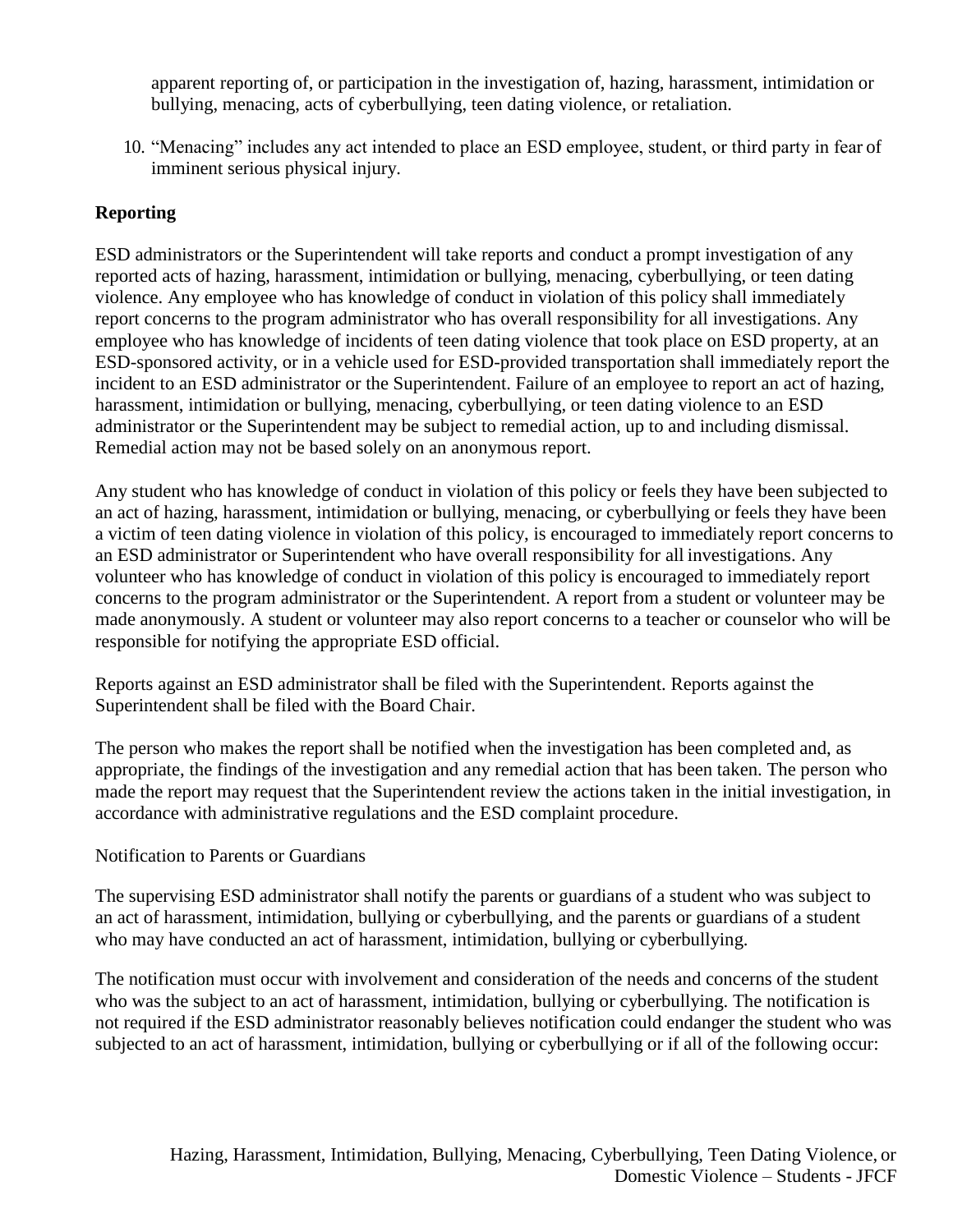- 1. The student who was subjected to an act of harassment, intimidation, bully, or cyberbullying requests that notification not be provided to the student's parents or guardians.
- 2. The supervising ESD administrator determines that notification is not in the best interest of the student who was subjected to an act of harassment, intimidation, bullying, or cyberbullying; and
- 3. The supervising ESD administrator informs the student that federal law may require the student's parents and guardians to have access to the student's education record.

If the supervising ESD administrator determines the notification is not in the best interest of the student, they must inform the student of that determination prior to providing notification.

When notification is provided, the notification must occur:

- 1. Within a reasonable period of time; or
- 2. Promptly, for acts that caused physical harm to the student.

#### **Training and Education**

The ESD shall incorporate into existing training programs for students, information related to the prevention of, and the appropriate response to, acts of harassment, intimidation or bullying, and acts of cyberbullying and this policy.

The ESD shall incorporate age-appropriate education about teen dating violence and domestic violence into new or existing training programs for students in grades 7 through 12.

The ESD shall incorporate into existing training programs for staff information related to the prevention of, and the appropriate response to, acts of harassment, intimidation or bullying, teen dating violence, domestic violence, and acts of cyberbullying and policy.

#### **Notice**

The Superintendent shall be responsible for ensuring annual notice of this policy is provided in a student or staff handbook, ESD website, and school and ESD office and the development of administrative regulations, including reporting and investigative procedures.

Domestic violence posters provided by the Oregon Department of Education (ODE) shall be posted in clearly visible locations in all ESD facilities in accordance with rules adopted by ODE.

### END OF POLICY

Legal Reference(s):

[\[ORS 163.1](http://policy.osba.org/orsredir.asp?ors=ors-163)90] [\[ORS 163.1](http://policy.osba.org/orsredir.asp?ors=ors-163)97]<br>ORS 166.065 [ORS 166.1](http://policy.osba.org/orsredir.asp?ors=ors-166)55 - 166.165 [ORS 339.2](http://policy.osba.org/orsredir.asp?ors=ors-339)50 ORS 339.250 [OAR 581-021-](http://policy.osba.org/orsredir.asp?ors=oar-581-021)0055<br>ORS 107.705 ORS 339.351 - 339.368 OAR 581-022-2310

[ORS 174.1](http://policy.osba.org/orsredir.asp?ors=ors-174)00(7) [ORS 334.1](http://policy.osba.org/orsredir.asp?ors=ors-334)25<br>
ORS 339.240<br> [OAR 581-021-](http://policy.osba.org/orsredir.asp?ors=oar-581-021)0046 [ORS 339.3](http://policy.osba.org/orsredir.asp?ors=ors-339)51 - 339.368

[OAR 581-021-](http://policy.osba.org/orsredir.asp?ors=oar-581-021)0046

Hazing, Harassment, Intimidation, Bullying, Menacing, Cyberbullying, Teen Dating Violence, or Domestic Violence – Students - JFCF